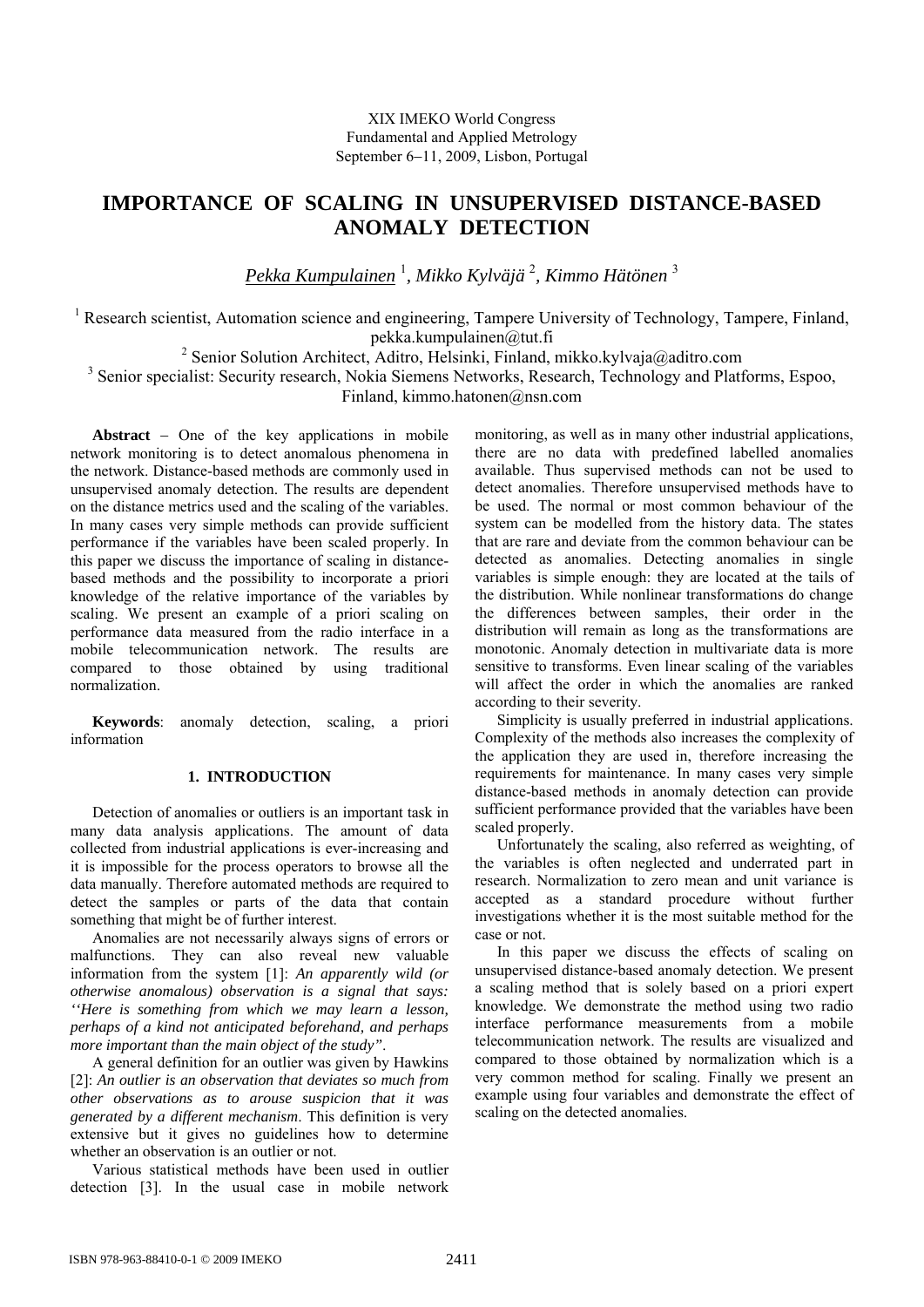## **2. UNSUPERVISED ANOMALY DETECTION**

Unsupervised anomaly detection is a wide field. The methods vary from principal components [4] to self organizing neural networks [5] and clustering [6, 7]. Local features of the data space can also be emphasized [8, 9]. Knorr et. al. [10] have defined a distance-based outlier. However, also other previously mentioned methods rely on distance metrics. In industrial applications it is important that the anomalies can be ordered according to how critical states the anomalous samples present. That allows the operators to react to the most severe situations first.

## *2.1. Distance metrics*

Proximity or similarity of two points on the data space is determined by the distance between them [11].

Distance between two points *a* and *b* is a function  $d(a,b)$ . Distance metric has to satisfy three conditions [12] specified in Table 1.

Table 1. Properties required from distance metric.

| Property            | Definition                                |
|---------------------|-------------------------------------------|
| positivity          | $d(a,b) \ge 0$ ; $d(a,b) = 0$ iff $a = b$ |
| symmetry            | $d(a,b) = d(b,a)$                         |
| triangle inequality | $d(a,c) + d(c,b) \geq d(a,b)$             |

The most common metric is Euclidean distance, also known as straight line distance. If the points *a* and *b* are represented by vectors  $\mathbf{x}_a$  and  $\mathbf{x}_b$  then Euclidean distance is

$$
d(a,b) = \sqrt{(\mathbf{x}_a - \mathbf{x}_b)(\mathbf{x}_a - \mathbf{x}_b)^T}
$$
 (1)

A more general metrics that also takes into account the covariances of the variables is the Mahalanobis distance

$$
d(a,b) = \sqrt{(\mathbf{x}_a - \mathbf{x}_b)\mathbf{S}^{-1}(\mathbf{x}_a - \mathbf{x}_b)^T}
$$
 (2)

where **S** is the sample covariance matrix. Mahalanobis distance is scale invariant in a sense that any linear transform  $\mathbf{x}' = a^* \mathbf{x} + b$ , where *a* and *b* are scalar constants, does not affect the distance metric. However, nonlinear transformations do affect it and the relative importance of the variables is completely determined by the covariance matrix.

# **3. SCALING**

Scaling plays a very important role in all the methods related to proximities or distances between samples. This applies to clustering [13] as well as anomaly detection [9]. Scaling defines what kind of anomalies will be detected [14,] 15]. Proper scaling should make the variables equal in their importance within the problem in which they are used. Decisions about the relative importance of the variables always require process knowledge and experience concerning the variables. This makes it more difficult to implement applications and to adapt to new processes. However, according to our experience utilizing expert knowledge will improve the performance of methods in practice.

Scaling by the range (dividing the data with the range it covers and typically shifted to the range from 0 to 1) has been found to give the best results in clustering [16, 17]. That is, however, very sensitive to outliers in the data. In many real life applications, especially in telecommunication networks with non-normal distributions, more robust and possibly nonlinear methods are required, such as logarithm transforms and robust standard deviations [9]. In this paper we concentrate to traditional normalization and a special piece-vice linear scaling that utilizes a priori knowledge of the importance of the variables.

### *3.1. Normalization*

Normalization, also called z-score or autoscaling, is a very common procedure for scaling. Each variable is forced to have zero mean and unit variance by subtracting the sample mean and then dividing by the sample standard deviation (3).

$$
z = \frac{x - \overline{x}}{s_x} \tag{3}
$$

Normalization is used very often. It is easy to apply and appropriate when the variables have different scales originally.

Figure 1. shows an example of such a case. Scatter plot of heights in meters and weights in kilograms of 11 persons is presented on original scale. Two interpoint distances are also depicted: distance from sample A to B is 2 and the distance between A and C is 0.17. It is clear that this is not reasonable considering the data set.



Fig. 1. Scatter plot of heights and weights of 11 persons on original scale.

The same data are presented in Fig 2. Now the variables are normalized. The plot looks the same but now the x and y axes are normalized units. The distance between A and B is now 0.34 and the distance between A and C equals 2.05. This seems much more appropriate interpretation of the distances regarding the data set at hand.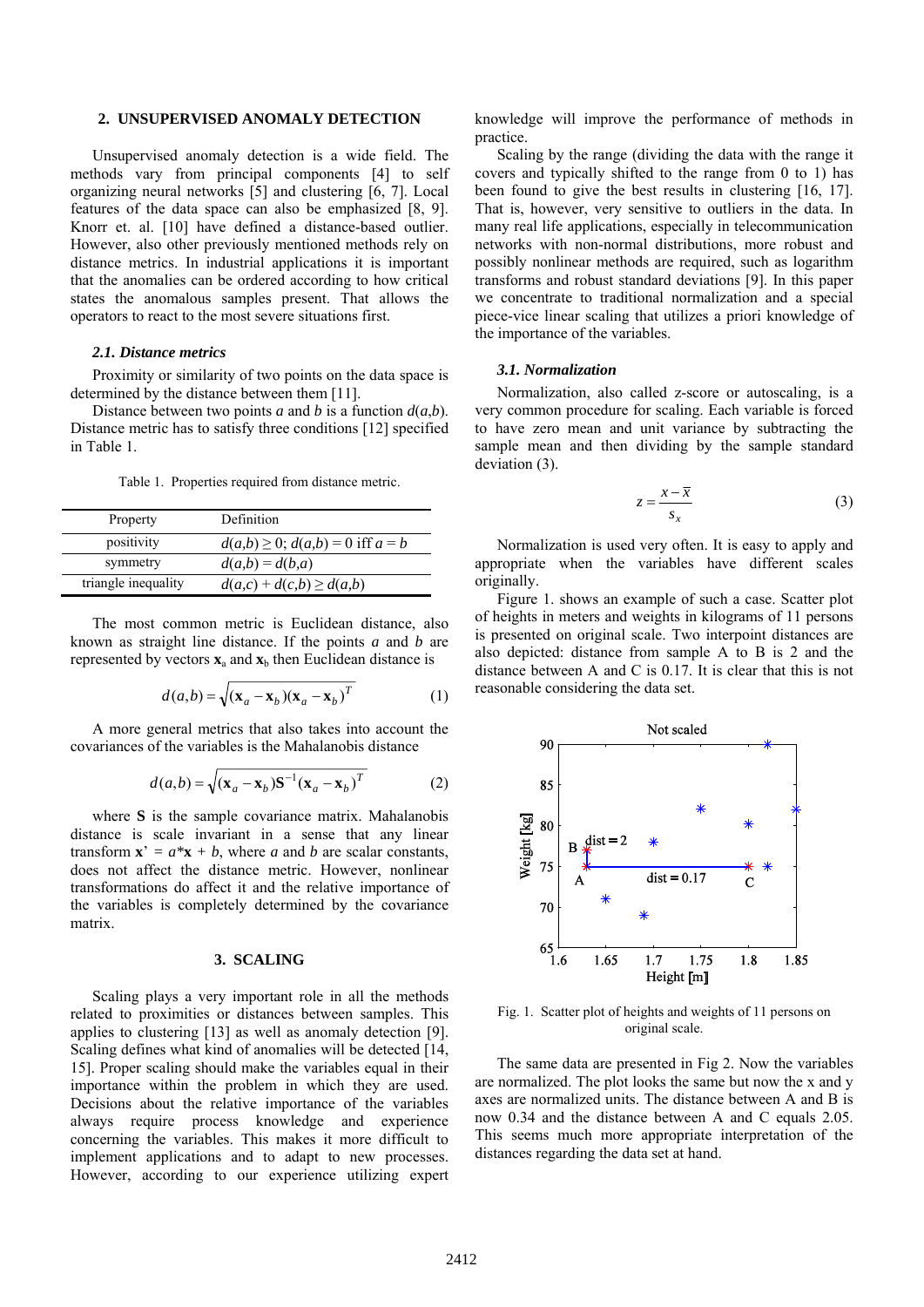

Fig. 2. Scatter plot of heights and weights of 11 persons on normalized scale.

The relative importance of the variables is determined by the variances of the variables. The importance can be adjusted by multiplying each normalized variable by a weight factor corresponding to its relative importance.

In the following section a more general method is presented, where also nonlinear features can be utilized.

# *3.2. A priori scaling of GSM network performance measurements*

The following example shows how a priori information can be integrated in the analysis by a piecewise linear scaling. It allows integration of the end users' a priori knowledge about the behaviour and importance of the variables.

The a priori scaling information is for network performance data of a commercial European GSM operator [18]. All the KPI (Key Performance Indicator) variables selected for analysis have common features: they have a limited range and one end of the range is desired and the other is a major failure. The used variables are network performance indicators that have the range from 0% to 100% and depending if it is a success or failure type of indicator, the desired value is either 100% or 0%.

The network elements' quality indicators are scaled continuously and piecewise linearly to interval [0, 1] extremes corresponding to the worst and the best performance, respectively. The mapping was constructed on the basis of a priori information of network experts. Four values of the performance indicators are defined by experts: *worst possible*, *very poor*, *satisfactory*, and *best possible*. These values are scaled to 0, 0.2, 0.9 and 1 respectively and the scaling function is created with linear interpolation. The scaling function parameters can be adjusted to different performance indicators, different networks and target performance levels. After the scaling all performance indicators are within the same range and the same value refers to the same level of performance in each indicator.

Examples of the piecewise linear scaling of are shown in Fig. 3. The KPIs presented are: *Dropped Call Ratio* (*DCR*) *Radio Down-Link Quality* (*RX\_DLQ*) and *Call Setup*  *Success Rate* (*CSSR*). These KPI variables are among the most important metrics in radio network performance analysis.



Fig. 3. Example of piecewise linear scaling functions on three variables that all have original scale in percentages.

*DCR* is an example of a *failure type* variable that has the *best possible* value at 0% (no dropped calls) and the *worst possible* value at 100% (all the calls dropped). *RX\_DLQ* and *CSSR* are examples of a *success type* variable. They both have the *worst possible* value at 0% and the *best possible* at 100%. The *very poor* value for *RX\_DLQ* is at 85% and for *CSSR* at 92%. The *satisfactory* values are at 95% and 98% respectively.



Fig. 4. Difference of the scaling functions of *RX\_DLQ* and *CSSR*.

Difference of the scaling functions (Fig. 3) is shown in Fig. 4. They are mostly identical except in the range from 85% to 98%. The maximum difference is at 92% and it is 0.45, meaning 49% of the whole range (0 to 1) in scaled space.

#### *3.3 Examples with two variables*

The ideal normal situation in the scaled space will always be ones for every variable. In this application the samples located farthest away from the ideal are considered anomalies. In the actual application there are several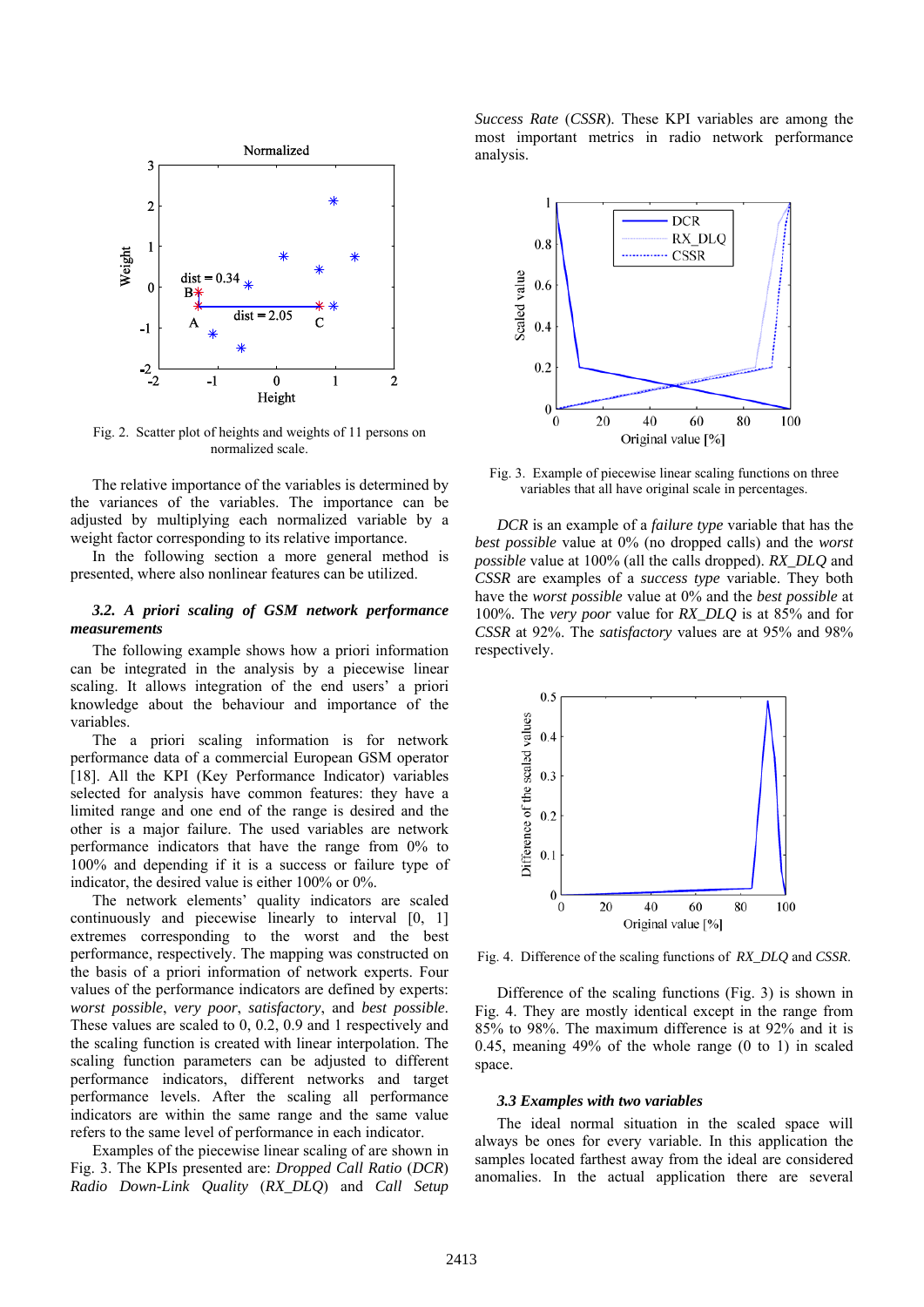variables but since two dimensions are the most that can be easily visualized, the following examples use two variables: *RX\_DLQ* and *CSSR*.

Distance from the ideal normal situation is colour coded in Fig. 5. In the ideal state both variables are at 100% on the upper right corner. White colour equals maximum distance and black equals zero. The samples A and B are located at (90, 95) and (95, 90). The distance from the ideal is the same for both points: 11.18 in the original units.



Fig. 5. Distance from the ideal state (both variables 100%). White colour equals maximum distance and black equals zero.

In Fig. 6. the distance is calculated in the scaled space. The colouring presents the distance from the ideal state to that in Fig. 5. The fall of the value of *CSSR* is considered more severe and this has been utilized by the scaling. Therefore the distance of point B from the ideal state is larger than the distance from point A.



Fig. 6. Distance from the ideal state in scaled space. White colour equals maximum distance and black equals zero.

In the ideal state in scaled space both variables have value 1. The distances from the ideal state are 0.64 for sample A and 0.81 for sample B. The nonlinear piecewise scaling has the effect that sample B is now considered more anomalous than sample A, which is preferred by the end users in this application.

# **4. EXAMPLES WITH NETWORK DATA**

The following example uses the data from micro basestations in a radio network. Basestation is considered micro if it has antenna below rooftop height. There are 191 basestations and the data covers daily performance measurement values for 42 days. With some missing values there are a total of 7752 daily samples. Scatter plot of the data is shown in Fig. 7.



Fig. 7. Scatter plot of the data from Micro cells in original scale. Note the different scales on x and y axis.

Normalization requires a reference data set for calculating the mean and standard deviation. The same example points A and B as previously are also displayed. In the normalized space it is not reasonable to calculate distances from the mean value of the data. Instead, the ideal state is also normalized using the mean and standard deviation of the data set.

The distances of points A and B from the normalized ideal state equal 5.33 and 5.81 respectively. Sample B has greater distance as preferred, but the values are relatively close to each other. The difference of the severity of the samples is not as clear as it is when the piecewise linear a priori scaling was used.

Fig. 8 presents a scatter plot of the a priori scaled data. The ideal state in scaled space is located at [1 1]. The circles present the equal distance contour from the ideal state. The proportions of the data outside the contours are 0.5%, 1% and 2% corresponding to 38, 77 and 155 samples in this data set. Two most severe anomalies (the ones that have the greatest distances from the ideal state) are highlighted with red stars.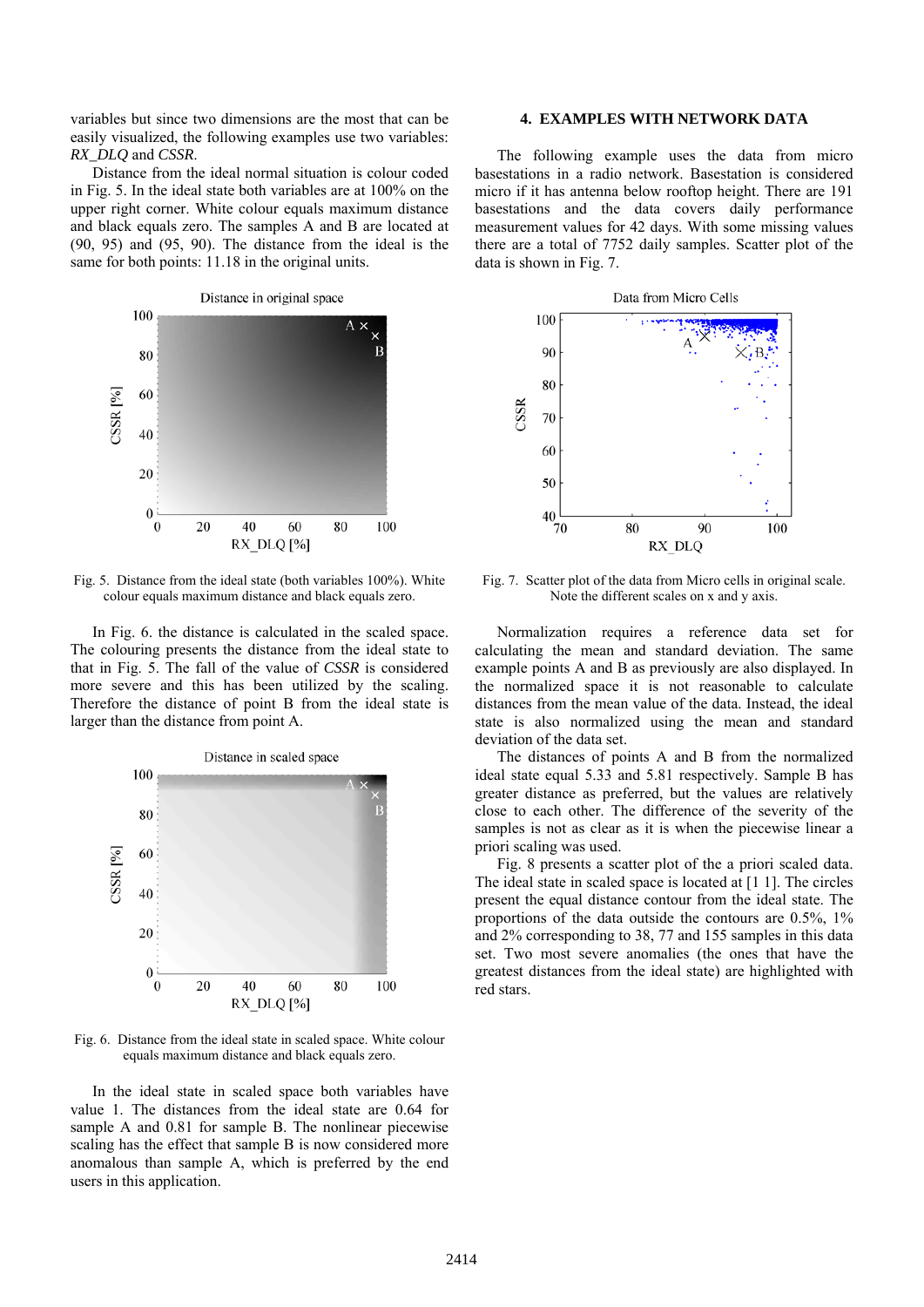

Fig. 8. Scatter plot of the data from Micro cells in a priori scaled space with circles limiting the anomalies.

In addition to plain detection, the anomalies can be clustered to further summarize the information they contain [18]. There is a dense cluster visible in lower right corner in Fig 8 and another one, not so dense in the upper left.

Fig. 9 presents a scatter plot of the normalized data. Using the mean and standard deviation calculated from these data, the ideal state in scaled space is located at [0.95 0.3]. The contours for anomaly thresholds are centred at the ideal state and represent the same percentages as in Fig 8.



Fig. 9. Scatter plot of the data from Micro cells in normalized scale with circles limiting the anomalies.

The same two samples as above are highlighted with stars. Now in normalized data their positions are 32 and 36 in the order and barely make it to the worst 0.5% samples.

In the normalized space the lower values of *CSSR* are scattered widely and there are no clear clusters visible. This exemplifies well what Gnanadesikan et al. have pointed out [16]: *When done efficiently, weighting and selection can dramatically facilitate cluster recovery. When not, unfortunately, even obvious cluster structure can be easily missed*.

#### *4.1. Anomaly detection using 4 variables*

Here we present an example of anomaly detection using four performance variables. In addition to *RX\_DLQ* and *CSSR* we have a third success type variable, *Hand-Over Success* (*HO\_SUCC*) and one failure type variable *Dropped Call Rate* (*DCR*), which was introduced in Fig. 3. These constitute a typical minimum variable set for network performance monitoring. In four dimensional space single scatter plots can't be used to visualize the whole space. We introduce the effects of scaling using the severity ordering of the anomalies and histograms of the distances from the ideal state.

The additional variables introduced changed the ranking of the anomalies. The two samples highlighted with stars from previous example are now ranked 45 and 47 in priori scaled case, and in normalized case 83 and 88.

The ordering of the top ten anomalies detected using the a priori scaling is compared to the results from the normalized data. Four of the samples are contained in the top ten in both cases. The eighth and tenth samples in a priori scaling are ranked to 53 and 36 in normalized case.

Table 2. Comparison of the order of the most severe anomalies detected using a priori scaling and normalization.

| A priori                             |  |  | 1 2 3 4 5 |  | 6 7 8 9 10 |  |
|--------------------------------------|--|--|-----------|--|------------|--|
| Normalized 5 2 15 4 14 17 1 53 19 36 |  |  |           |  |            |  |

Fig. 10 shows the histogram of the distances of the samples from the ideal state. All the four performance variables were used and scaled by the piece-vice a priori method. There is a peak in the histogram where the distance is about 0.8. This suggests that there is a concentrated cluster present.



Fig. 10. Histogram of the distances from the ideal state in a priori scaled space.

Similar histogram of the distances from the ideal state with the normalized data is depicted in Fig. 11.